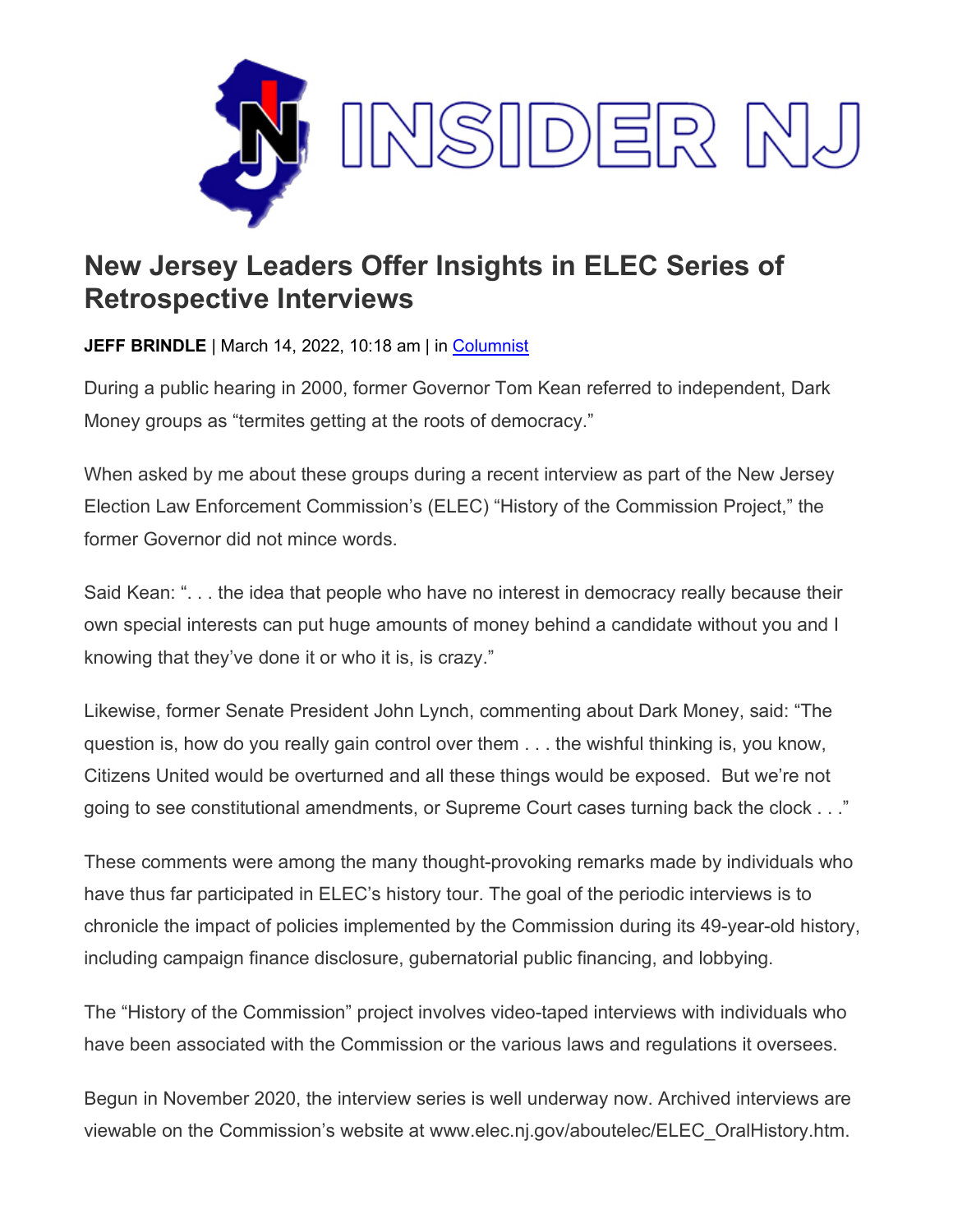Besides former Governor Kean and former Senate President Lynch, four other individuals have thus far been interviewed. They include: current ELEC Chairman Eric H. Jaso, past Commission Executive Director Lew Thurston, former Assembly Speaker Joe Roberts and former Commission Chairman Ron DeFilippis.

Sometimes interviews focus on how ELEC functions.

During his interview, for instance, Commission Chairman Eric H. Jaso spoke about the backlog of cases confronting him as he joined the Commission and assumed his role as Chairman in 2017. Due to an unusual number of vacancies that left just one member on the Commission (DeFilippis), the agency, which normally meets monthly, could not hold a meeting in 2016. Staff continued to undertake its investigative functions and prepare complaints and final decisions pending approval by a newly constituted Commission.

These enforcement actions finally were presented to the Commission in 2017 when the Commission had three commissioners and Jaso assumed his leadership role. During his interview, the Chairman recalled: "I remember…very large packages with a lot of cases both big and small that had languished for that period of time (2016)" Jaso said the staff's "efficient" management of the workload helped the commission "get caught up…as quickly as we could…"

Other interviews are more focused on the broader policy areas under ELEC's purview. Many echo themes discussed in columns I have done for more than a decade, including the need for stronger parties and disclosure by independent spending committees.

Former Assembly Speaker Joe Roberts voiced support for both. He stated, "But I think, you know, you are seeing the money come…from outside because of the fact that disclosure isn't really robust. Sometimes it's not there at all." As for parties, ". . .well, I think you believe in political parties or you don't . . . But I think they play a really vital role."

It is encouraging when the views of prominent political leaders of both parties coincide with recommendations developed by the bipartisan Commission.

In its annual reports, the Commission has urged the Legislature to pass legislation that would require transparency by independent groups and strengthen New Jersey's political parties.

Among the proposals made to balance independent groups and political parties within the electoral system are the following: